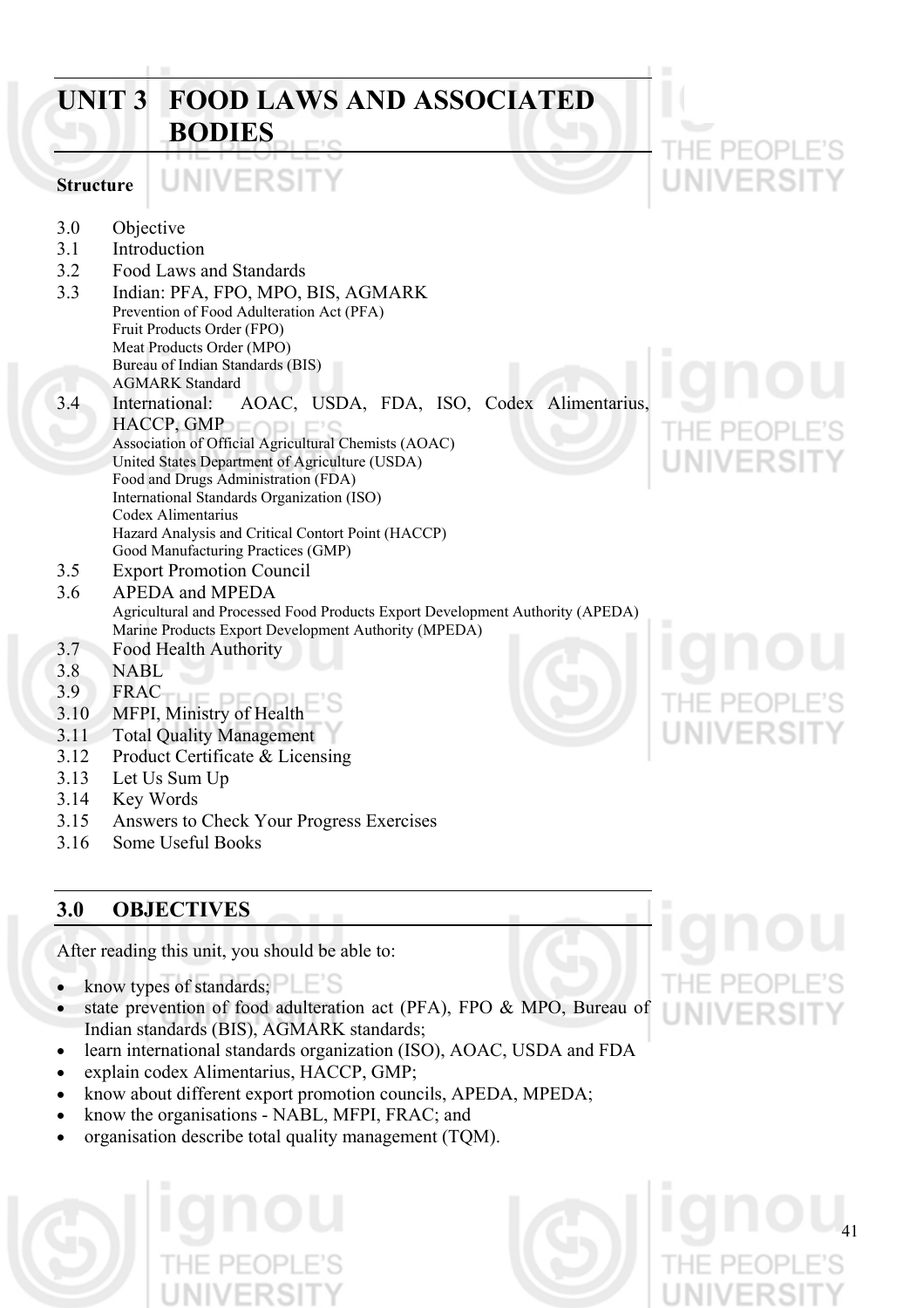**Introduction to Food** 

### **Science and Technology 3.1 INTRODUCTION**

Food processing involves number of unit operations and material handling. So, there are always chances that the food may be contaminated. The food material should also contain essential nutrients. So, standards are formed and number of agencies and organizations are involved at national and international level to make the standards implement and regulate them. This unit covers Indian and international standards and implementing agencies, export promotion agencies of India, NABL, etc. The quality assurance systems like HACCP, TQM and GMP are also covered in brief.

### **3.2 FOOD LAWS AND STANDARDS**

Food is the basic need of all living organisms. Hence, its quality should be given top priority. Processing of the food and food products is usually done at mass scale. So, there are always the possibilities of food being adulterated. The contamination of food can affect a large number of populations at a time and hazards may occur. Secondly, the consumer must get the product for which he has paid. An article of food is called adulterated if the food contains any other substance which effects, or it so processed as to affect injuriously the nature, substance or quality, inferior or cheaper substance has been substituted, prepared and packed or kept under unsanitary condition whereby it has become contaminated or injurious to health, contains filthy, putrid rotten, decomposed or diseased animal or vegetable substance or is insect infested or is otherwise unfit for human consumption etc. The processors may add any prohibited preservative or permitted preservative in excess of the prescribed limits. So, it is essential to set the minimum quantities of desirable characteristics required and the maximum quantities of undesirable components that the food should contain. This also helps to set common standards for commodities and prevents confusion among consumers. Thus, the standards are formulated. There are several ways of arriving at the standards for product quality but four methods are commonly used;

- **1. Legal standards:** Standards, which are established by government bodies.
- **2. Company or voluntary standards:** Set by the various segments of food industry. Voluntary standards generally represent a consumer image and may become a trademark of product quality.
- **3. Industry standards:** An organized group attempts to establish given limits of quality for any food product. Normally these become effective by pressure from marketing organizations or by specific commodity groups where legal standards are not involved.
- **4. Consumer or grade standards:** The consumer standards represent the consumer requirements of a product and are generally based on experience of the industry with its consumer.

Out of these, the legal standards are the most important. In fact the government has empowered several agencies and promulgated a number of acts and orders to contract the menace. Agencies and institutions have also been created to lay down standards for the quality of foods. The manner in which the food is processed and packaged is also covered by a number of regulations. Many different types of standards apply to the evaluation, production, testing, and monitoring of dietary supplements. Regulations and product standards are

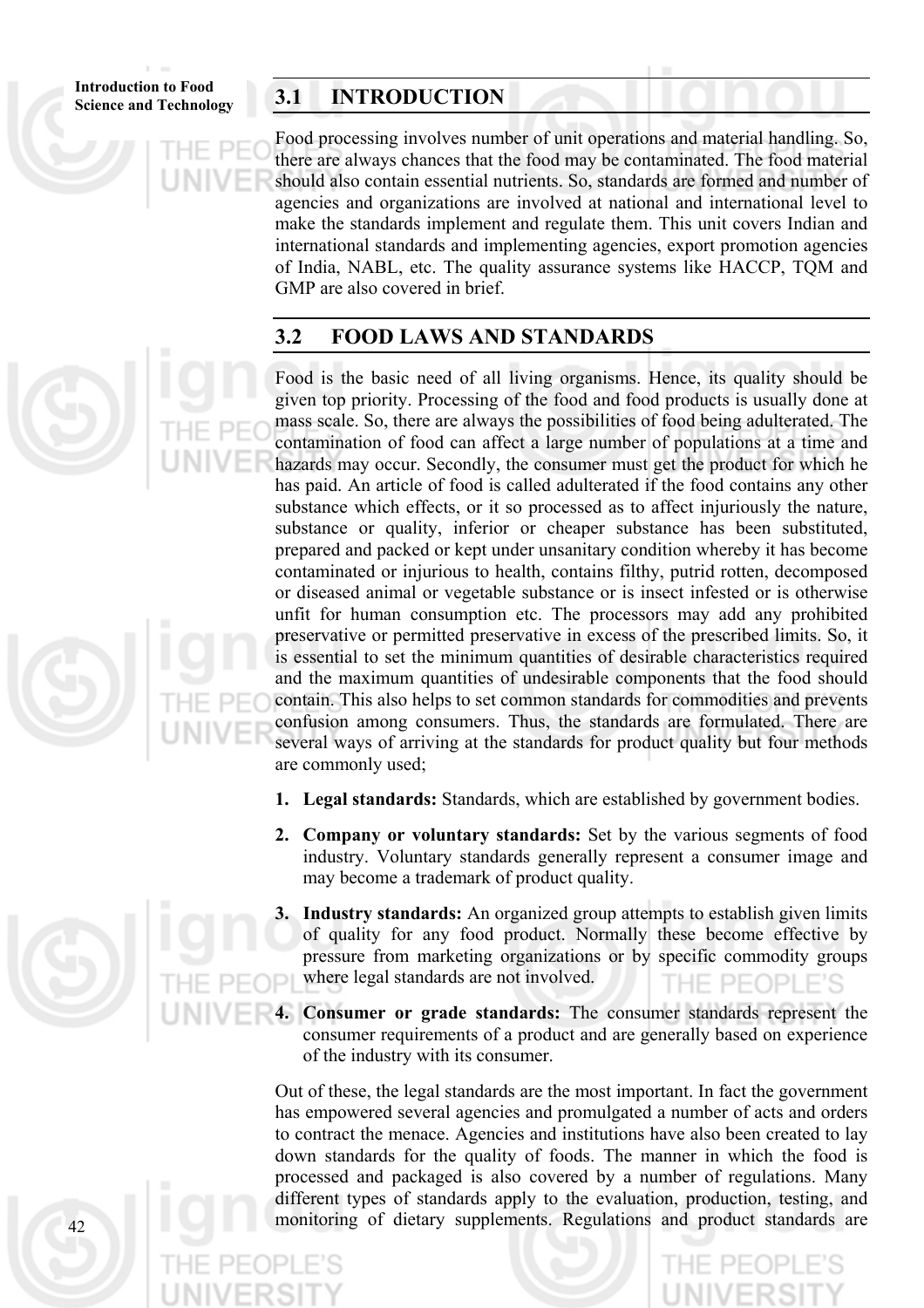used, as the "yardsticks" that define specific requirements manufacturers must<br>Associated Bodies follow to assure product safety and to provide accurate information to health professionals and consumers. These standards also encourage the safety and quality of products by manufacturer making sure that the product meets the standards. NIV

### **3.3 INDIAN STANDARDS**

The Government of India is fully aware of the possibilities of food being adulterated. It has therefore, several agencies, acts, standards and orders which have been formed to formulate standards, implement them, check the adulteration and protect the consumers. Some agencies and institutions were created to lay down standards for the quality of foods. The main agencies involved in this are described below.

### **3.3.1 Prevention of Food Adulteration Act (PFA)**

One of the early acts to be promulgated in food laws and standards was the Prevention of Food Adulteration Act of 1954, which has been in force since June 1,1955, amended 1964 and again in 1976. The objective of this act was to ensure that food articles sold to the customers are pure and wholesome. It is also intended to prevent fraud or deception and encourages fair trade practices.

The Act prohibits the manufacture, sale and distribution of not only adulterated foods but also foods contaminated with toxicants and misbranded foods. A central committee for food standards has been constituted under the Act and has been charged with the function of advising the Central Government on matters relating to the Food standards.

The Food Health Authority is appointed at state level who is the Director of Public Health and Preventive Medicine. He is responsible for the good quality and standards of foods available to the consumers. Under FHA are the Local Health Authority (LHA). There is a Local Health Authority appointed in each city in every state.

### **3.3.2 Fruit Products Order (FPO)**

The Government of India promulgated a Fruit Products order in 1946. In 1955, the order was revised. The Fruit Products Order (FPO) lays down statutory minimum standards in respect of the quality of various fruits and vegetable products and processing facilities. The FPO is enforced by the Department of Health. Presently there is a little over 5198 units registered under the Fruit Products Order of 1955 distributed all over the country. Most of the units fall in the cottage or small-scale sector. A few modern processing plants have, now come up and many more are in the pipeline. The installed capacity which was 11.08 lakh tonnes, in 1993 increased to 21.00 lakh tonnes at the end of the year 1999.

### **3.3.3 Meat Products Order (MPO)**

It provides means to:

- 1. Detect and destroy meat of diseased animals.
- 2. Ensure that the preparation and handling of meat and meat products be conducted in a clean and sanitary manner.

### **Food Laws and**

### $PIF($ UNIVERSI

# THE PE(

HF PF(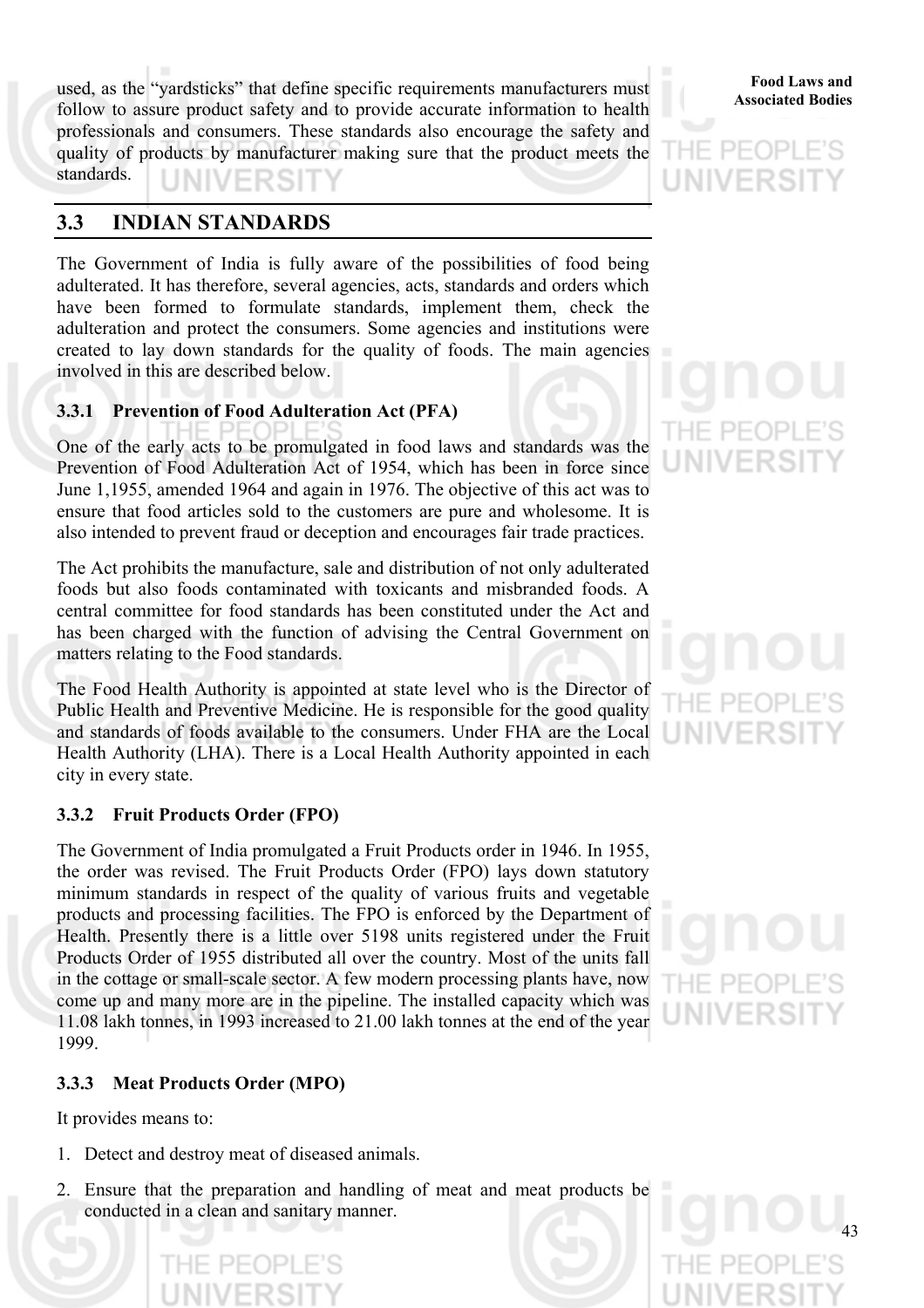3. Prevent the use of harmful substances in meat foods.

4. See that every cut piece of meat is inspected before sale to ensure its wholesomeness. HE PEOPLE'S

The order also lays down rules and conditions for the procedure to be adopted for the selection of disease-free animals, slaughterhouse practices.

### **3.3.4 Bureau of Indian Standards (BIS)**

Bureau of Indian Standards (BIS) is the National Standards Organization established as a Society in 1947 as Indian Standards Institution and subsequently made a statutory body as BIS under Bureau of Indian Standards Act 1986. The Bureau comprises of members representing industry, consumer organizations, scientific and research institutions, professional/technical institutes, central ministries, State Government and Members of Parliament. The functions of Bureau are;

- 1. Standard Formulation.
	- 2. Certification: Product, Quality Management System, Eco Mark, Environment Management System, Hallmarking of Gold Jewellery, Hazard Analysis and Critical Control Points.
- 3. Laboratory: Testing, Calibration and Management.
- 4. Standards Promotion.
- 5. Consumer Affairs.
- 6. Awareness and Training Programs.

There are 14 Technical departments engaged in formulation of Standards. So far 17000 Standards have been formulated in different technological areas depending upon the National priority. These standards are evolved through the consensus from sectors such as industry, Consumers, testing and laboratory experts and Government organization by co-opting them in the related technical committees, sub committee and panels. The standards are reviewed time-to-time and continuously updated to match the technological changes taking place. The BIS has formulated 1133 standards which pertains to food products.

### **3.3.5 AGMARK Standard**

The AGMARK standard was set up by the Directorate of Marketing and Inspection of the Government of India by introducing an Agricultural Produce Act in 1937. The word 'AGMARK' seal ensures quality and purity. The quality of a product is determined with reference to the size, variety, weight, colour, moisture, fat content and other factors are taken into account. It covers the following commodities:

- Pulses
- Cereals, 1966, 2001
- Makhana

- Vegetable oils
- Fruits and vegetables
- Roasted Bengal gram
- Vermicelli, Macroni and Spaghetti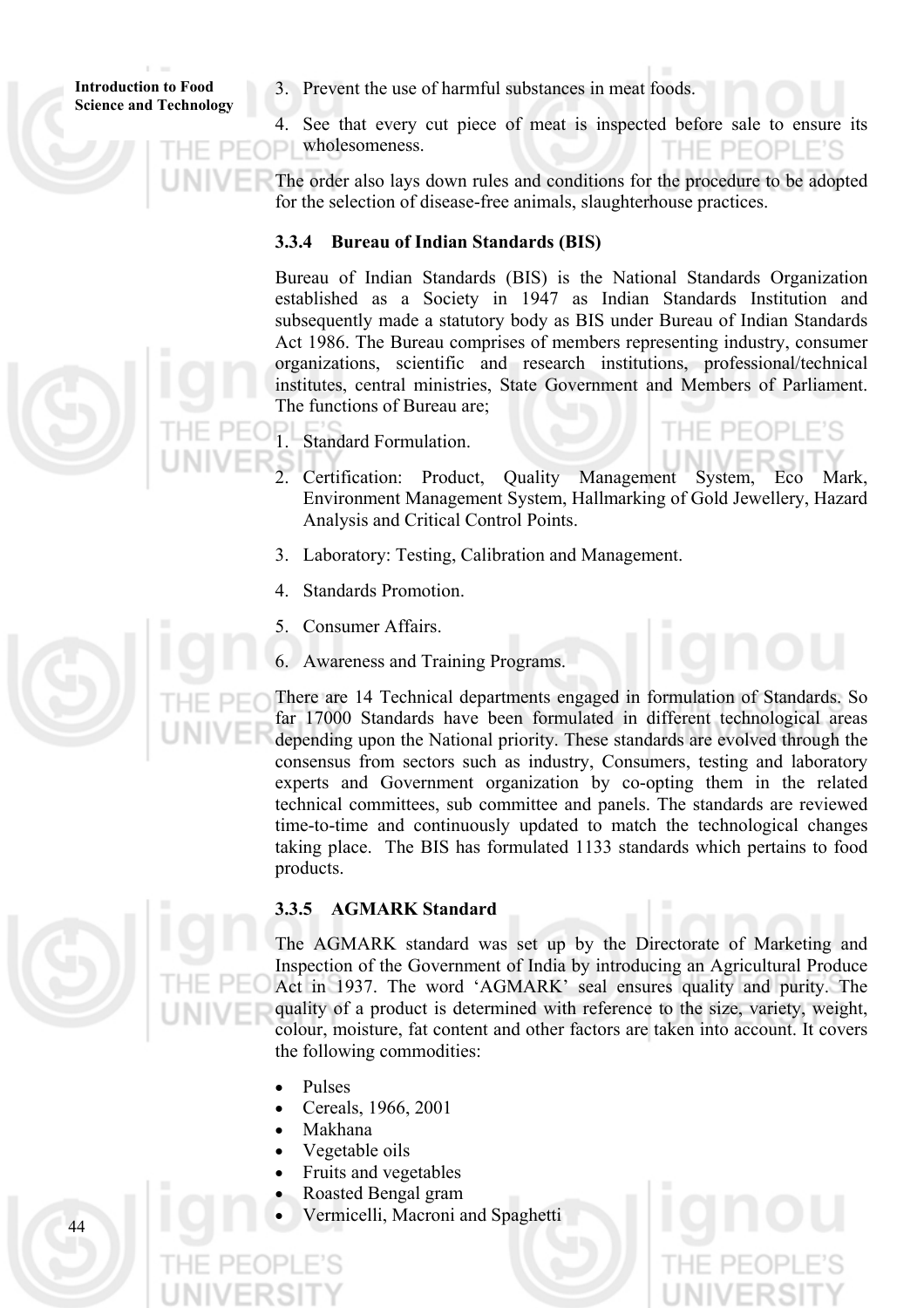The grades incorporated are grades 1,2,3 and 4 or special, good, fair and **Food Laws** and ordinary. Any officer of the Central Government or a State Government, or any authority, authorized by the Central Government, may, if he has reason to believe that any provision of this Act or the rules made there under has been, or is being, contravened, enter any premises at any reasonable time and make necessary inspection of, and search for, the agricultural produce in relation which such contravention has been, or is being made. The officer can seize and penalize the firm for not meeting the standards. The Central Government can declare that the provisions of this Act shall apply to an article of agricultural produce not included in the schedule or to an article other than an article of agricultural produce and on the publication of such notification, such article shall be deemed to be included in the schedule.

### **Food Laws and**

45

### **Check Your Progress Exercise 1**

**Note:** a) Use the space below for your answer. b) Compare your answers with those given at the end of the unit. 1. What do you understand by standards and how they are arrived? ………………………………………………………………………………. ………………………………………………………………………………. ………………………………………………………………………………. ………………………………………………………………………………. ………………………………………………………………………………. ………………………………………………………………………………. 2. What are the functions of BIS? How standards are formulated? ………………………………………………………………………………. ………………………………………………………………………………. ………………………………………………………………………………. ………………………………………………………………………………. ………………………………………………………………………………. ……………………………………………………………………………….

### **3.4 INTERNATIONAL STANDARDS**

Quality of food is major concern worldwide. So, each country has formulated its own standards and created agencies for strict quality control measures of the food products. Some of them are internationally accepted as standards. A brief description of some these standards are given in this section.

### **3.4.1 Association of Official Agricultural Chemists (AOAC)**

AOAC is an independent association devoted to promoting methods validation and quality measurements in the analytical sciences. It does this by reviewing and validating approved standard methods of analysis. Promoting uniformity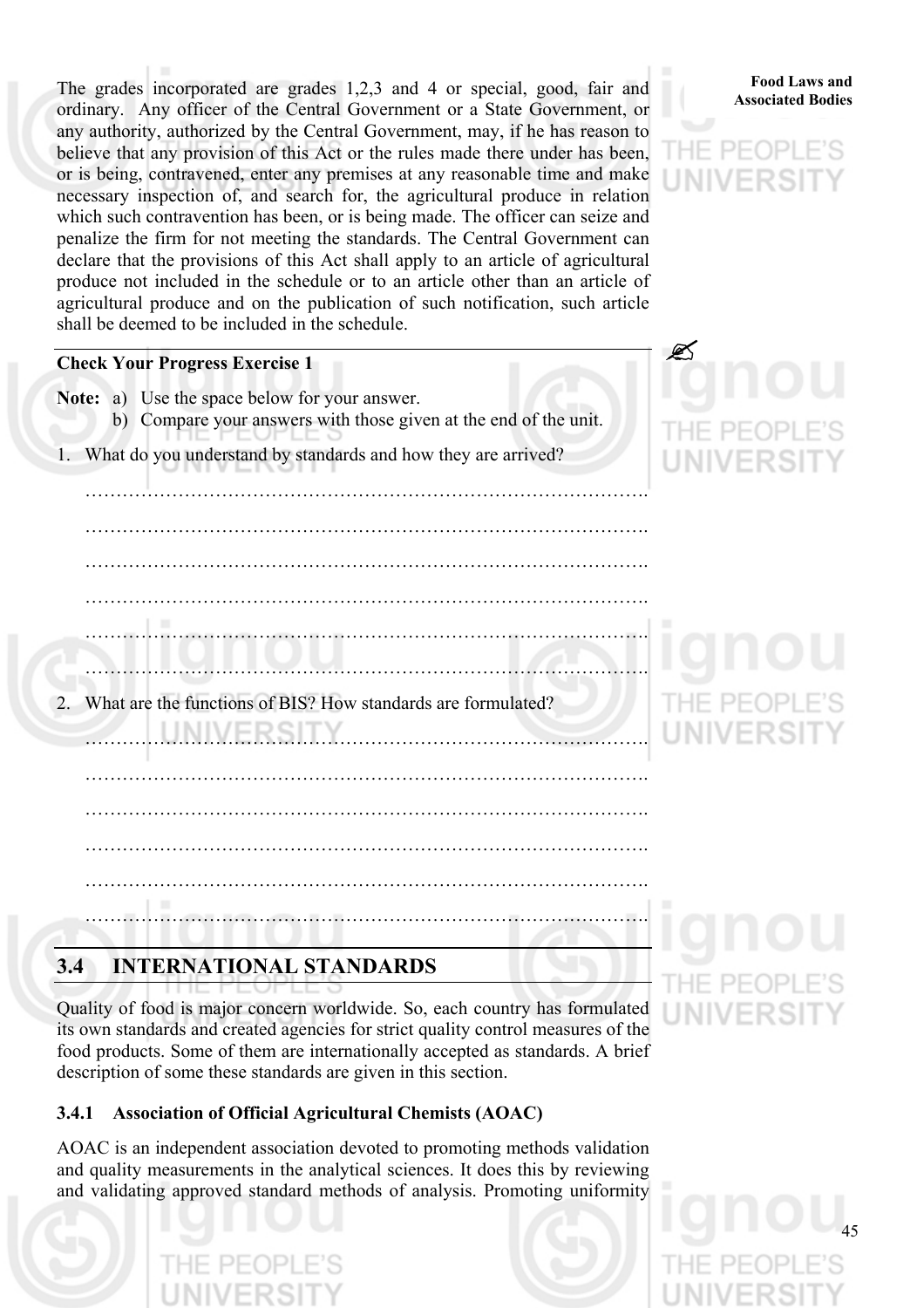and reliability in statements of results, and developing and promoting criteria useful for laboratory accreditation and analysis certification.

AOAC official methods program is designed to provide methods of analysis for which performance characteristics have been determined and tested. The cornerstone of this program is the inter-laboratory collaborative study by which proposed methods are validated through independent testing in separate laboratories following the same method and analyzing the same samples. The methods can be used to determine compliance with government regulations, to maintain quality control and process requirements, to set and evaluate compliance with terms of procurement contracts, to conduct national and international trade and to support research.

The AOAC methods are recognized worldwide as an authoritative resource, because of thorough and rigorous testing characterization. They are written in U.S. Code of Federal Regulations, Product specifications, and product acceptance, relied on legal proceedings, and required as a basis of national and international trade. They are also adopted by other national and international standards organizations.

### **3.4.2 United States Department of Agriculture (USDA)**

It is the main body of food standards in USA. Regulations and directives are developed by USDA to ensure compliance with all relevant federal laws of USA, executive orders, directives, and policies. It provides links to key Federal Regulations and public laws enacted for USDA food distribution commodity programs and food purchase programs. Regulations and policies of USDA govern food safety related programs, processed product directives, the import and export of meat, poultry, and egg products, and laboratory services. It manages the process of developing food and nutrition regulations and ensures that all the relevant food and nutrition agencies participate in this development process. These regulations provide official marketing standards for grains and oilseeds, and require that exported grains and oilseeds be officially weighed and inspected. The Department's laws also regulate the slaughter and manufacture of meat products. The regulations also protect and promote U.S. agricultural health, administer the Animal Welfare Act, carry out wildlife damage management activities, and ensure that America's agricultural exports are protected from unjustified trade restrictions.

### **3.4.3 Food and Drugs Administration (FDA)**

The Food and Drug Administration of USA is one of the oldest and most respected consumer protection agencies. Its mission is to promote and protect the public health by helping safe and effective products reach the market in a timely way, to monitor products for continued safety after they are in use, and to help the public get the accurate, science-based information needed to improve health. FDA's regulatory approaches are as varied as the products it regulates products such as new drugs and complex medical devices, other products such as x-ray machines and microwave ovens, cosmetics and dietary supplements that must be proven safe and effective before companies can put them in the market. FDA safeguards the USA food supply by making sure that all ingredients used in foods are safe, and that food is free of contaminants like disease-causing organisms, chemicals, or other harmful substances. The agency must approve new food additives before they can be used in foods. It also monitors the safety of dietary supplements and the content of infant

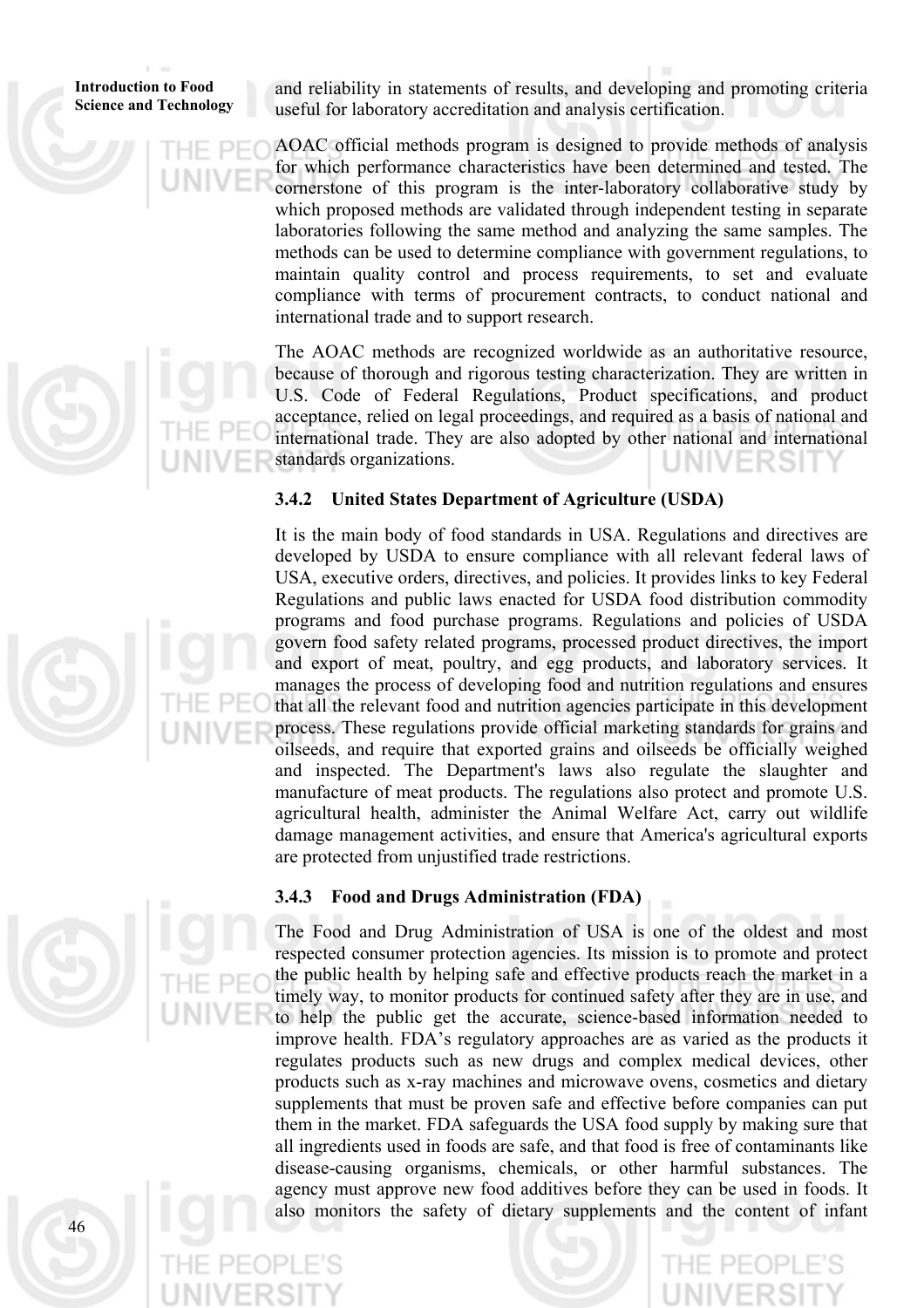**Associated Bodies** formulas and medical foods. FDA regulates all medical devices, including **Food Laws and** simple items like thermometers to very complex technologies such as heart pacemakers and dialysis machines. However, only the most complex new medical devices are reviewed by the agency before marketing.

### **3.4.4 International Standards Organization (ISO)**

ISO prepared a document called ISO 9000 series in 1987 (modified in 1994) as a guideline for all organizations on managing quality and standard. Its Indian equivalent is IS 14000 (1988). It is the principle and criteria for a management system, which will improve a company's performance. It is a media for ensuring orderly and systematic maintenance and upkeep of system. It covers quality, quality policy, quality management, quality system, quality control, quality assurance, quality improvement, product, service, process and customer. The ISO series is given below;

| ISO 9000-1,2,3,4 | Quality management and quality assurance        |  |  |
|------------------|-------------------------------------------------|--|--|
| ISO9004-1:       | Quality management and quality system elements  |  |  |
|                  | subcontractor                                   |  |  |
| ISO9004-2:       | Guidelines for services                         |  |  |
| ISO9004-3:       | Guidelines for processed materials              |  |  |
| ISO9004-4:       | Guidelines for quality improvement              |  |  |
| ISO9004-5:       | Guidelines for project management               |  |  |
| ISO9004-6:       | Guidelines for quality plans                    |  |  |
| ISO9004-7:       | Guidelines for configuration management         |  |  |
| ISO 10011-1,2,3  | Guidelines for auditing quality system          |  |  |
| ISO 10012-1,2    | Quality assurance requirements for<br>measuring |  |  |
|                  | equipment                                       |  |  |
| ISO 10013:       | Guidelines for developing quality manual        |  |  |
| ISO 10014:       | Guidelines for economic effect of quality       |  |  |
| ISO 10015:       | Continuing education and training guidelines    |  |  |
|                  |                                                 |  |  |

### **3.4.5 Codex Alimentarius**

The term Codex Alimentarius is taken from Latin and means food code. The FAO/WHO Codex Alimentarius Commission was established to implement the joint FAO/WHO Food Standard Program. About 150 countries including India are member of the commission. The purpose of this program is to protect the health of consumers and to ensure fair practice in the food trade; to promote coordination of all food standards work undertaken by international governmental and non-governmental organizations; to determine priorities and initiate and guide the preparation of draft standards through and with the aid of appropriate organizations; to finalize standards and after acceptance by Governments, publish them in a Codex Alimentarius either regional or worldwide standards. It brings together all the interested parties -scientists, technical experts, governments, consumers and industry representatives to help develop standards for food manufacturing and trade. These standards, guidelines and recommendations are recognized worldwide for their vital role in protecting the consumer and facilitating international trade. As Codex Alimentarius represent a consensus of food and trade experts from around the world, these standards are more and more being used in international trade negotiations and also for setting of disputes by WTO.

### **Food Laws and**

## VFRS

## $\vdash$  PF( **NIVERS**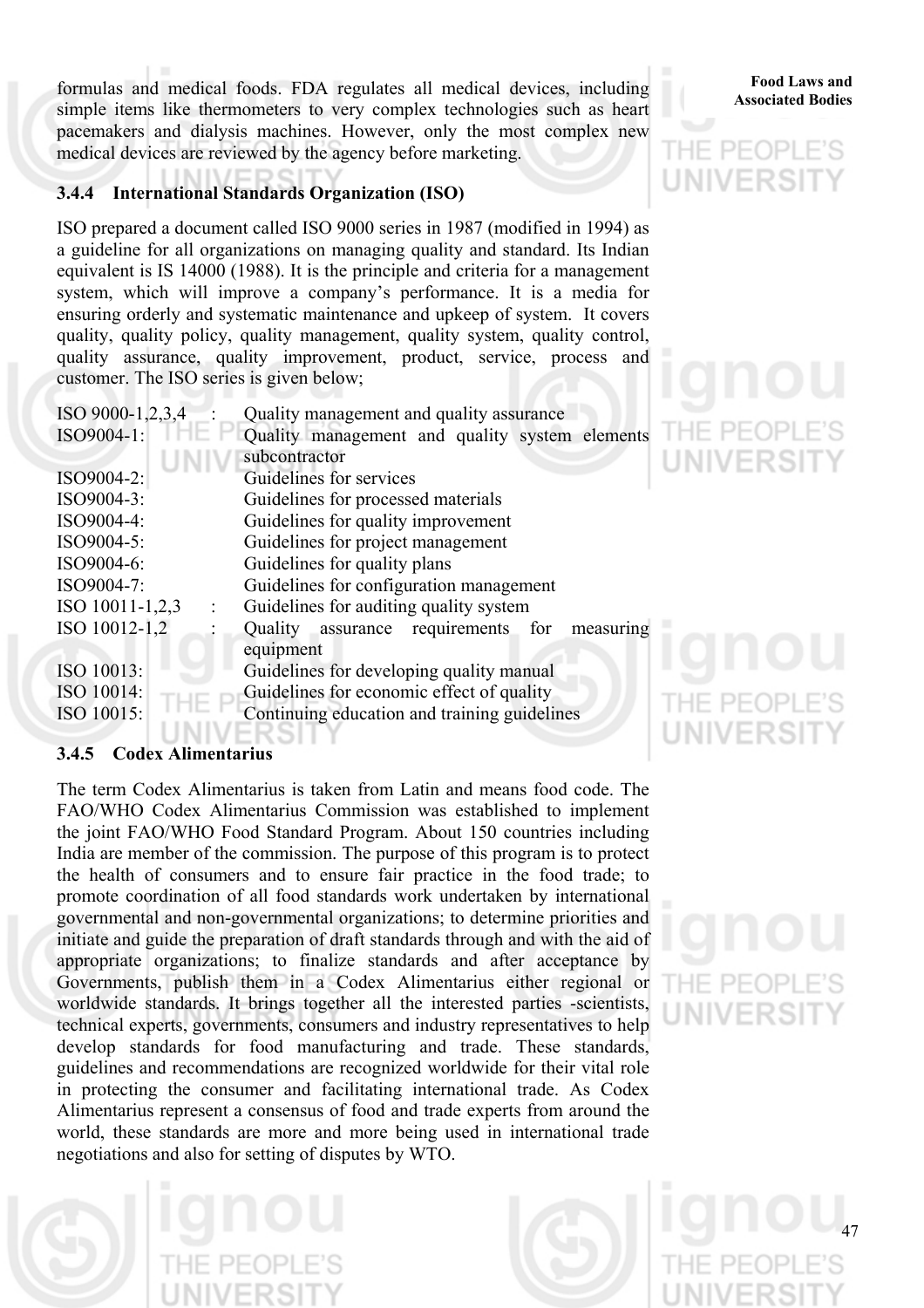The Codex contract Point in India is the Directorate General of Health Services (DGHS) in the Ministry of Health. Ministry of Food processing Industries is also closely associated with the activities of Codex Alimentarius.

**3.4.6 Hazard Analysis and Critical Contort Point (HACCP)** 

Hazard Analysis and Critical Control Point (HACCP) is an important quality assurance system. This system ensures that the products are safe and have good quality. The system is extremely desirable in view of the changing scenario in the International trade. It is science based and systematic, identifies specific hazards and measures for their control to ensure the safety of food. HACCP is a tool to assess hazards and establish control systems that focus on prevention rather than relying mainly on end product testing. The system is capable of accommodating changes such as advances in equipment design, processing procedures or technological developments. It can be applied throughout the food chain from primary production to final consumption and its implementation should be guided by scientific evidence of risk to human health. The application of HACCP is compatible with the implementation of quality management systems, such as ISO 9000 series and is the system of choice in the management of food safety within such systems. The HACCP system consists of following seven principles;

- 1. Conduct a hazard analysis.
- 2. Determine the Critical Control Points (CCPs).
- 3. Establish critical limits.
- 4. Establish a system to monitor control of CCP.

5. Establish the corrective action to be taken when monitoring indicates that a particular CCP is not under control.

- 6. Establish procedures for verification to confirm the HACCP system is working effectively.
- 7. Establish documentation concerning all procedures and records appropriate to these principles and their application.

Prior to application of HACCP to any sector of food chain, the sector should be operating according to Codex General Principles of Food Hygiene, the appropriate Codex Codes of Practice, and appropriate food safety legislation. During hazard identification, evaluation and subsequent operations in designing and applying HACCP systems, consideration must be given to the impact of raw materials, ingredients, food manufacturing practices, role of manufacturing processes to control hazards, likely end use of the product, categories of consumers of concern and epidemiological evidence relative to food safety. The application of HACCP principles consists of following tasks;

- 1. Assemble HACCP team. The team must comprise of all experts required for the development of an effective HACCP plan for a specific food commodity.
- 2. All the information of the product such as composition, physical/ chemical structure treatments etc should be described.
- The intended use should be identified. It should be based on uses of the product by the end user or customer.

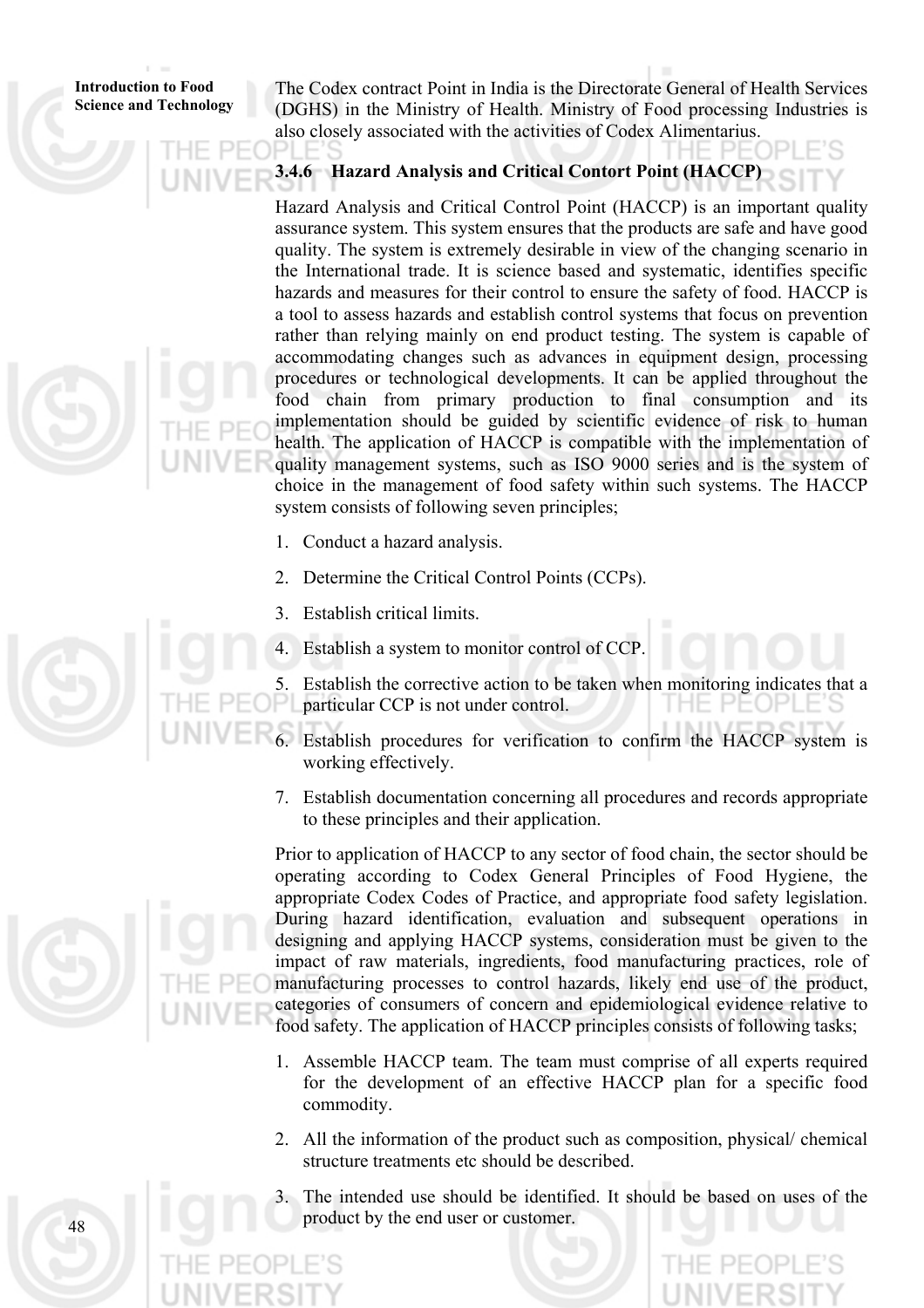- **Associated Bodies** 4. The HACCP team should construct a flow diagram covering all the steps in the operation.
- 5. On-site confirmation of the flow diagram should be done and amendments in the flow diagram should be done if required.
- 6. All the hazards associated with each step should be listed, a hazard analysis should be conducted and controls measures should be considered for identified hazards.

In a large food factory the team should be multi-disciplinary that is, it should include a microbiologist, processing specialist, chemist, biochemist, engineer, packaging technologist, sales and training staff and personnel managers. For medium and small scale, the quality control and production managers and few supporting staff like sales and administrative managers should be enough.

### **3.4.7 Good Manufacturing Practices (GMP)**

GMP provides quality assurances that off-the-shelf testing cannot. It provides continual measures of quality that can uncover problems and fluctuations as they occur before the product is shipped. The need for GMP takes on further importance because the issues involved in developing test methods for dietary supplements are many and complex. Until methods are further developed, standardized, and widely accepted, GMP serves as a primary vehicle for ensuring quality.

Good manufacturing practices (GMP) lie at the heart of quality. GMP comprise a variety of practices that ensure quality including things such as:

- Raw materials quality assurance
- Record-keeping of substances throughout the manufacturing process
- Standards for cleanliness and safety
- Qualifications of manufacturing personnel
- In-house testing
- Production and process controls
- Warehousing and distribution

Virtually every manufacturer adheres to an in-house GMP standard, which varies from producer to producer. In-house GMP, while often extremely effective, does not provide a means for outside verification of quality. In order to provide such verification, many are now embracing to industry-standard GMP that is usually subject to an independent outside audit for compliance.

### **Check Your Progress Exercise 2**

- **Note:** a) Use the space below for your answer. b) Compare your answers with those given at the end of the unit.
- 1. Differentiate AOAC, USDA and FDA.

 ………………………………………………………………………………. ………………………………………………………………………………. ………………………………………………………………………………. ………………………………………………………………………………. ……………………………………………………………………………….





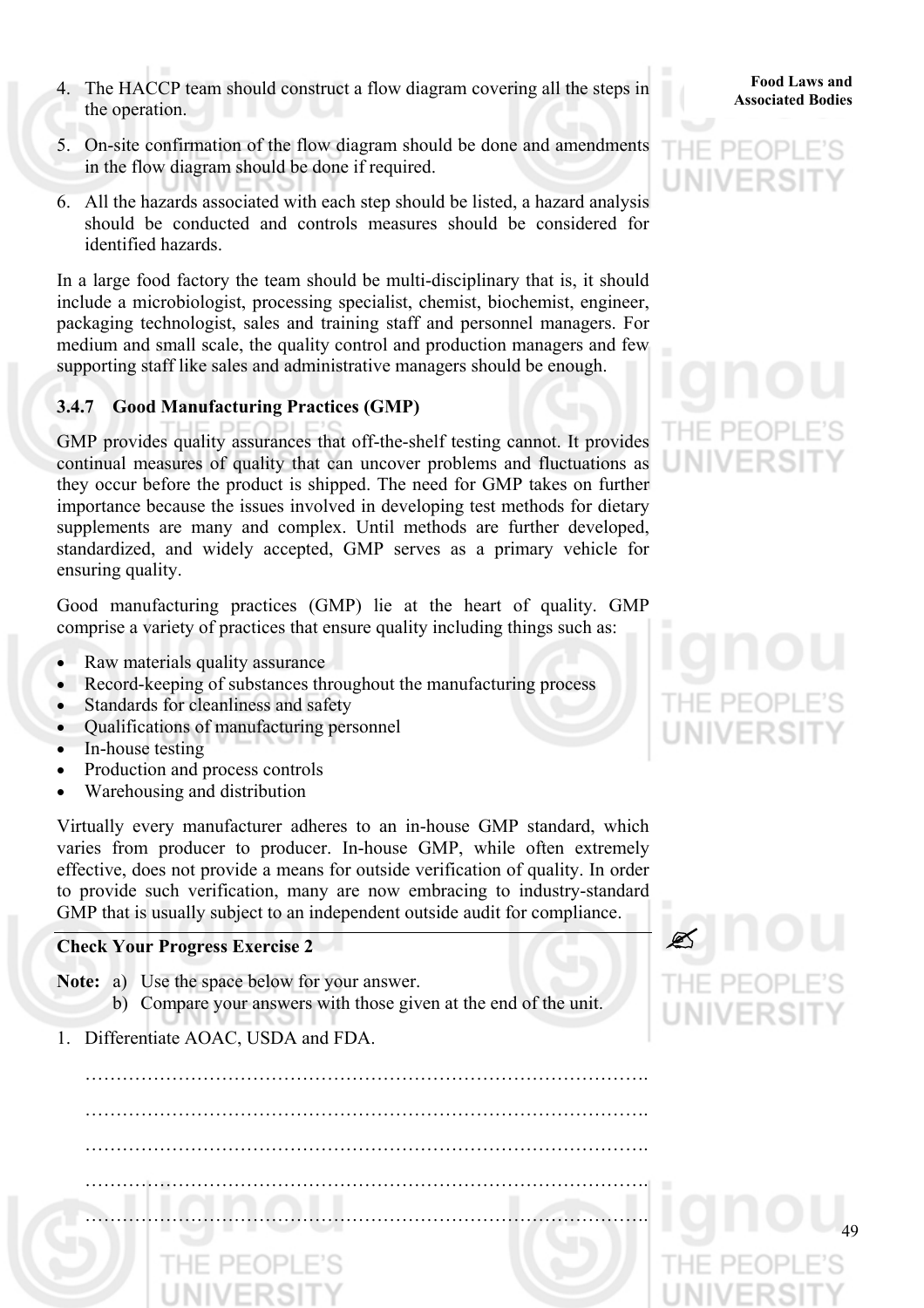What do you understand by HACCP? How quality assurance is achieved through it?

 ………………………………………………………………………………. ………………………………………………………………………………. ………………………………………………………………………………. ………………………………………………………………………………. ………………………………………………………………………………. ……………………………………………………………………………….

### **3.5 EXPORT PROMOTION COUNCIL**

The Export Promotion Council has been constituted to check the quality of a number of food materials meant for export. The council has powers to reject any food item, which does not measure up to the standards prescribed for the food. Federation of Indian Export Organizations (FIEO) is the apex body of all Export promotion councils/Commodity Boards/Export Development Authorities in India. There are 25 boards and export development authorities. The main work of these authorities is to promote the export, assure the quality of the product the international standards, formulate the standards for export etc. List of export councils related to food products are given below.

- 1. Agricultural and Processed Food Products Export Development Authority (APEDA)
	- 2. Cashew Export Promotion Council of India
- Coffee Board
- Marine Products Export Development Authority (MPEDA)
- 5. Shellac Export Promotion Council
- 6. Spices Board
- 7. Tea Board
- 8. Tobacco Board
- 9. Wool and Woollen Export Promotion Council

### **3.6 APEDA AND MPEDA**

**3.6.1 Agricultural and Processed Food Products Export Development Authority (APEDA)**

APEDA is an autonomous organization attached to the Ministry of Commerce of the Government of India. The main function of APEDA is to build links between Indian producers and the global markets. APEDA undertakes the briefing of potential sources on government policy and producers along with providing referral services and suggesting suitable partners for joint ventures besides arranging buyer-seller meets. It also provides recommendations to the Trade and Industry.



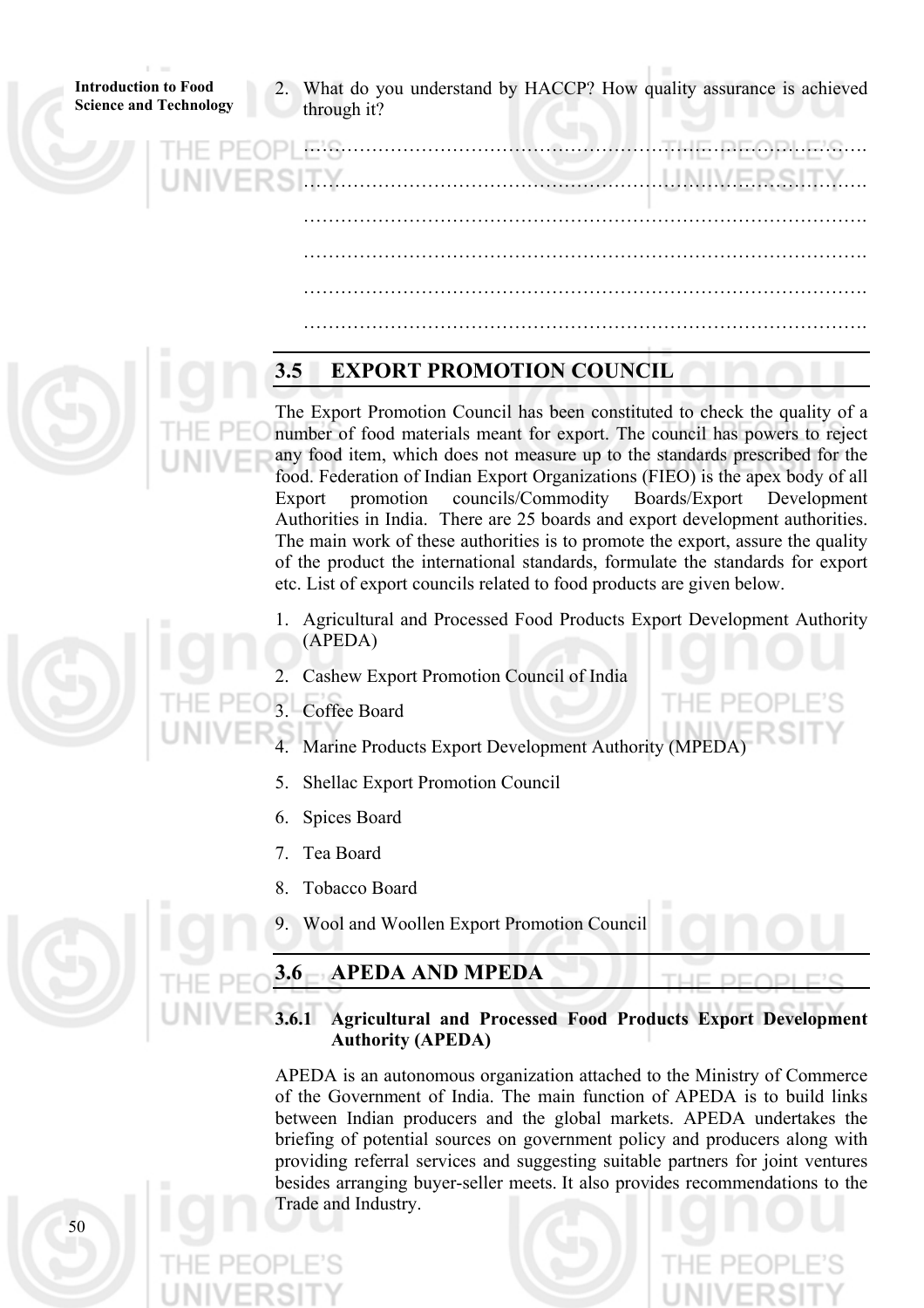**Associated Bodies** APEDA offers financial assistance under various schemes, which seek to promote and develop agro exports. Financial assistance under these schemes is available to exporters, growers, and trade associations, governmental agencies.

### **3.6.2 Marine Products Export Development Authority (MPEDA)**

The Marine Products Export Development Authority (MPEDA) was constituted in 1972 under the Marine Products Export Development Authority Act 1972. The role envisaged for the MPEDA under the statute is comprehensive covering fisheries of all kinds, increasing exports, specifying standards, processing, marketing, extension and training in various aspects of the industry.

MPEDA functions under the Ministry of Commerce, Government of India and acts as a coordinating agency with different Central and State Government establishments engaged in fishery production and allied activities. The plan schemes of the Authority are implemented under four major heads:

- 1. Export production Capture Fisheries
- 2. Export production Culture Fisheries
- 3. Induction of New Technology and Modernization of Processing Facilities.
- 4. Market Promotion

It implements developmental measures vital to the industry like distribution of insulated fish boxes, putting up fish landing platforms, improvement of peeling sheds, modernization of industry such as upgrading of plate freezers, installation of IQF machinery, generator sets, ice making machineries, quality control laboratory etc.

### **3.7 FOOD HEALTH AUTHORITY**

The Food Health Authority is appointed at state level that is the Director of Public Health and Preventive Medicine. It is responsible for the good quality and standards of foods available to the consumers. Under FHA is the Local Health Authority (LHA). There is a Local Health Authority appointed in each city in every state. The food Inspector is appointed by the Central or State Government by notification in official gazette. The main work of this authority is to take a random sample of any food article from any person selling such article, or who is in the course of delivering or preparing to deliver such article to a purchaser or consignee or a consignee after delivering of any such article to him. Then these samples are sent for analysis to the Public Analyst (PA) of local area.

### **3.8 NATIONAL ACCREDITATION BOARD FOR TESTING AND CALIBRATION LABORATORIES (NABL)**

The concept of Laboratory Accreditation was developed to provide a means for third-party certification of the competence of laboratories to perform specific type(s) of testing and calibration. Laboratory Accreditation provides formal recognition of competent laboratories, thus providing a ready means for customers to find reliable testing and calibration services in order to meet their demands. It enhances customer confidence in accepting testing / calibration reports issued by accredited laboratories.

**Food Laws and** 

### $PF($ UNIVERSI

# THE PEOP **UNIVERSIT**

# $PH$

THE PEOF UNIVERSI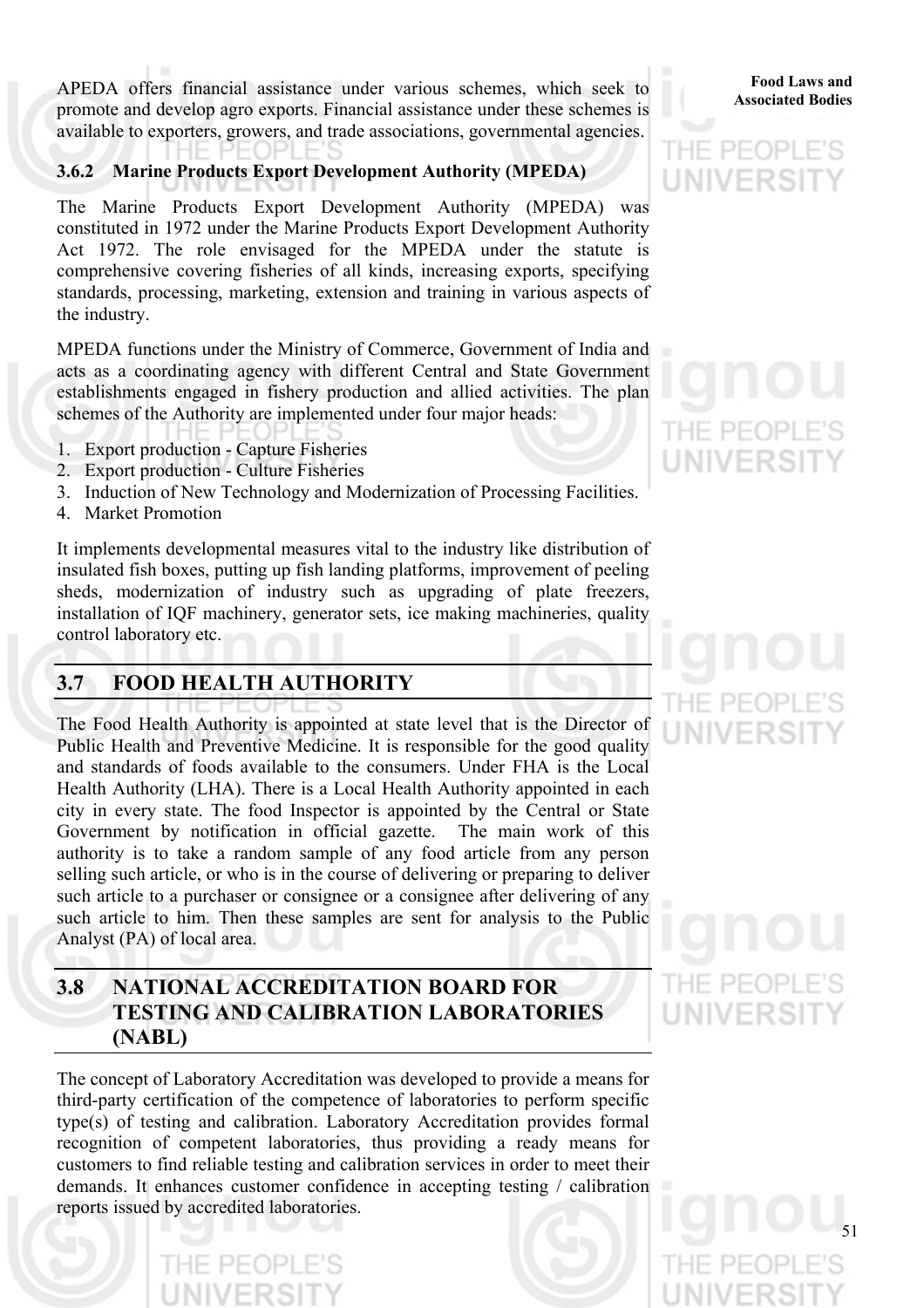National Accreditation Board for Testing and Calibration Laboratories (NABL) is an autonomous body under the aegis of Department of Science & Technology, Government of India, as a registered Society. NABL has been established with the objective to provide Government, Industry Associations and Industry with a scheme for third-party assessment of the quality and technical competence of testing and calibration laboratories. Government has authorized NABL as the sole accreditation body for Testing and Calibration of laboratories.

NABL provides laboratory accreditation services to laboratories that are performing tests / calibrations in accordance with ISO/IEC 17025. These services are offered in a non-discriminatory manner and are accessible to all testing and calibration laboratories in India and abroad, regardless of their ownership, legal status, size and degree of independence.

NABL has established its Accreditation System in accordance with ISO/IEC Guide. In addition NABL has to also comply with the requirements of APLAC MR001, which requires the applicant and the accredited laboratories to take part in recognized Proficiency Testing Programs in accordance with ISO/IEC Guides. NABL has been conducting Proficiency Testing with the help of selected accredited laboratories as nodal laboratories in different fields.

NABL accreditation is a formal recognition of the technical competence of a testing or calibration laboratory for a specific task following ISO/IEC 17025 Standard. This is based on third party assessment.

|                   | <b>Testing laboratories</b>                                                                                                                     | <b>Calibration</b><br><b>Laboratories</b>                                                                                                                            | <b>Clinical Laboratories</b>                                                                                                                                                                                                                 |
|-------------------|-------------------------------------------------------------------------------------------------------------------------------------------------|----------------------------------------------------------------------------------------------------------------------------------------------------------------------|----------------------------------------------------------------------------------------------------------------------------------------------------------------------------------------------------------------------------------------------|
| <b>UNIVERSITY</b> | Biological<br>Chemical<br>Electrical<br>Electronics<br>Fluid-Flow<br>Mechanical<br>Non-<br>Destructive<br>Photometry<br>Radiological<br>Thermal | Electro-<br>$\bullet$<br>Technical<br>Mechanical<br>$\bullet$<br><b>Fluid Flow</b><br>$\bullet$<br>Thermal $\&$<br>$\bullet$<br>Optical<br>Radiological<br>$\bullet$ | Clinical<br>Biochemistry<br>Clinical<br>Pathology<br>Haematology<br>Microbiology<br>and Serology<br>Histopathology<br>Cytopathology<br>Cytogenetics<br>Immunology<br>Nuclear<br>Medicine<br><b>Blood bank and</b><br>transfusion<br>services |

NABL Accreditation is currently given in the following fields:

### **3.9 FOOD RESEARCH AND ANALYSIS CENTER (FRAC)**

The Food Research and Action Centre (FRAC) is a leading national organization working to improve public policies to eradicate hunger and undernutrition in the United States. Founded in 1970 as a public interest law firm,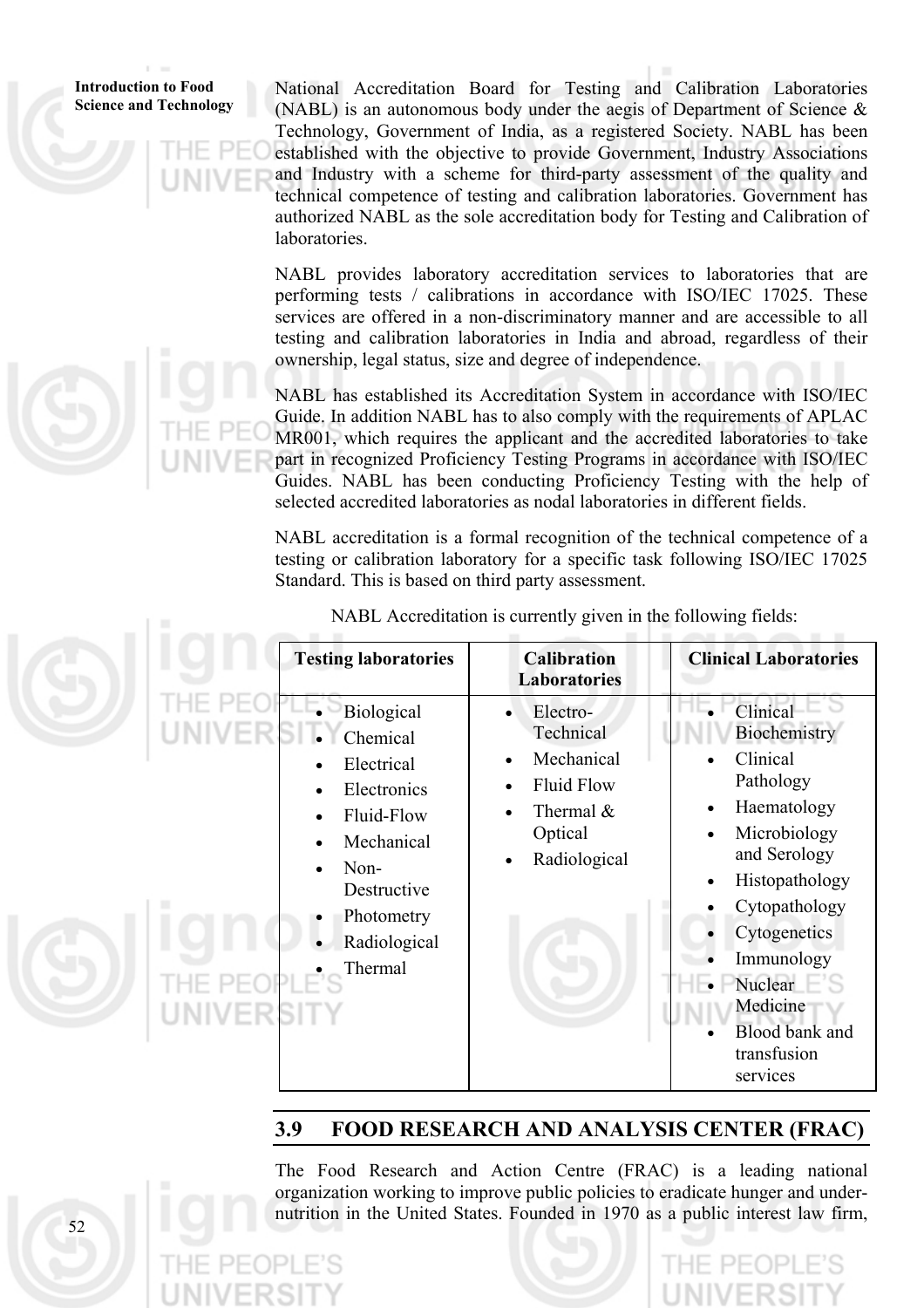FRAC is a non-profit and non-partisan research and public policy centre that **Food Laws** and **Associated Bodies** serves as the hub of an anti-hunger network of thousands of individuals and agencies across the country.

FRAC engages in a variety of activities at the national, state and local levels to form a comprehensive strategy for reducing hunger in this country.

### **3.10 MINISTRY OF FOOD PROCESSING INDUSTRIES (MFPI)**

The Ministry of Food Processing Industries, set up in July 1988, is the main central agency of the Government of India responsible for developing a strong and vibrant food processing sector; with a view to create increased job opportunities in rural areas, enable the farmers to reap benefit from modern technology, create surplus for exports and stimulating demand for processed food. The subjects looked after by the Ministry are:

- Fruits and vegetable processing industry
- Food grain milling industry
- Dairy products
- Processing of poultry and eggs, meat and meat products
- Fish processing
- Bread, oilseeds, meals (edible), breakfast foods, biscuits, confectionery (including cocoa processing and chocolate), malt extract, protein isolate, high protein food, weaning food and extruded/other ready to eat food products
- Beer, including non-alcoholic beer
- Alcoholic drinks from non-molasses base
- Aerated waters / soft drinks and other processed foods
- Specialized packaging for food processing industries

The scope of the Ministry has been very much enlarged. It includes development of fruit &. Vegetable processing and promote food-grain milling including dairy products and processing of poultry, eggs & meat products. Processing of fish including canning & freezing and technical assistance to the industry also form a very important part of its activity. In addition planning & developing of industries relating to bread, oilseeds, breakfast food, biscuits, confectionery specialized packaging, including non-alcoholic beer, aerated drinks also fall within the scope of this Ministry.

### **3.11 TOTAL QUALITY MANAGEMENT**

Total Quality Management is a process, which explores the formation of management and employees into a "team-concept" approach to production of quality products. It is a structured system for satisfying internal and external customers and suppliers by integrating the business environment, continuous

**Food Laws and** 



HE PE( **NIVERS**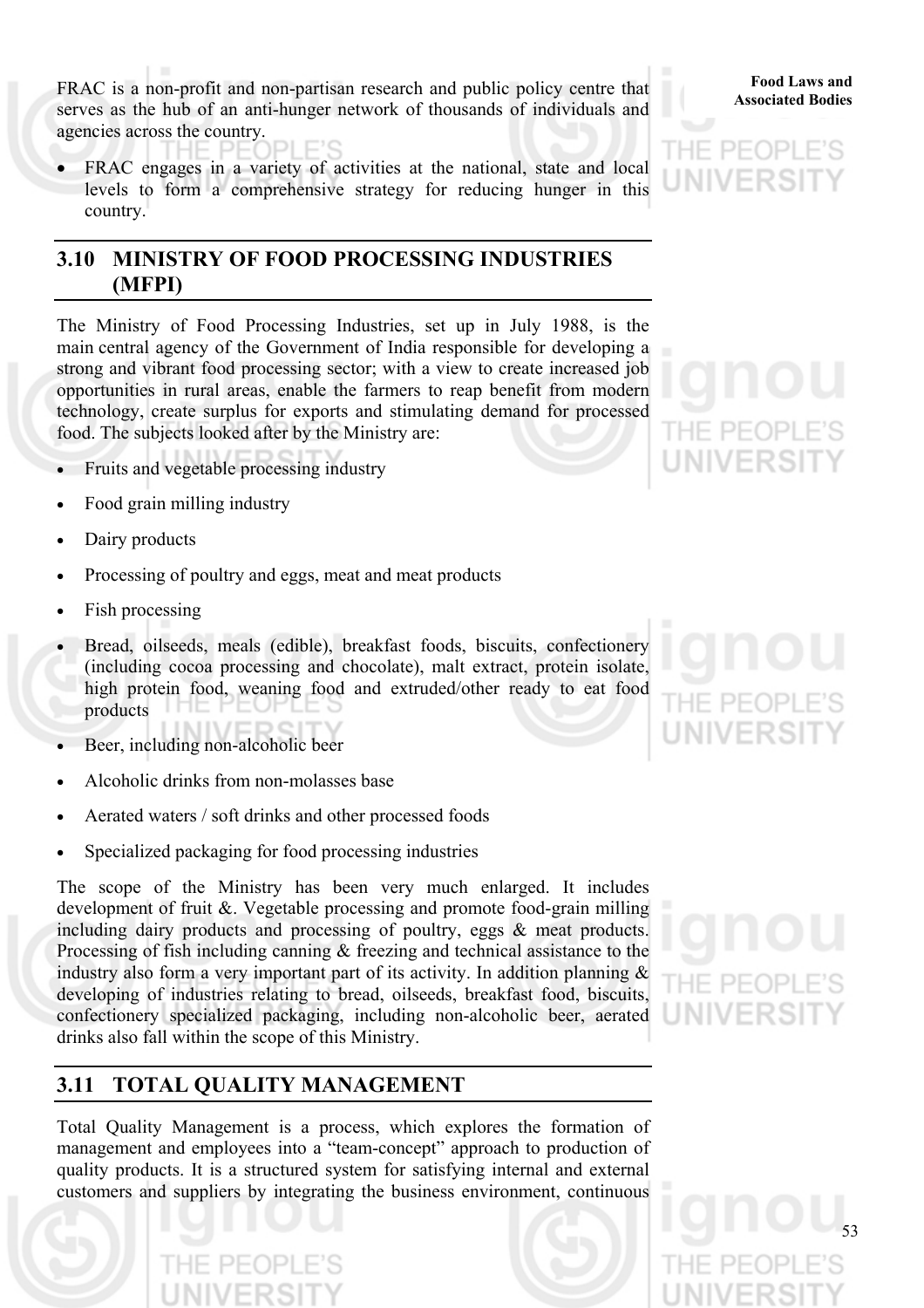improvement, and breakthroughs with development, improvement, and maintenance cycles while changing organizational culture.

One of the keys that are most important to the successful implementation of Total Quality Management is the idea that it is a structured system. It is basically a strategy derived from internal and external customer and supplier wants and needs that have been determined through daily management. The implementation of Total Quality Management requires the help of the following eight key elements.

- 1. Ethics
- 2. Integrity
- 3. Trust
- 4. Training
- 5. Teamwork 6. Leadership
- 7. Communication
- 8. Recognition

Total Quality Management is built on a foundation of ethics, integrity and trust. It fosters openness, fairness and sincerity and allows involvement by everyone.

### **3.12 PRODUCT CERTIFICATE AND LICENSING**



Product certification and licensing in India is done by number of organization. BIS operate product certification under the rules and regulation of BIS Act 1986. A manufacturer is granted license to use the standard mark after assessment of his infrastructure facilities for manufacturing and quality control checks to produce goods in consistent with quality control. The conformity to standard is further ensured by regular surveillance at licensee's performance by surprise inspections and testing of samples from the factory and market. BIS offers certification schemes to food industries on

1. Food safety certification against IS 15000:1998

2. HACCP based quality system certification for two certification

- a) Audit certification of quality system against IS/ISO 9000, and
- b) Certification of HACCP against IS 15000:1998.

The BIS has brought 1435 items and over 7500 factories under its fold. Items affecting health and safety of consumer have been enforced through compulsory certification. In 1991 Government of India introduced "ECO" mark for environmentally friendly products.

The Directorate of Marketing and Inspection (DMI) issues "AGMARK" certificate to the notified food products. It enforces the Agriculture Produce Grading and Marketing Act 1937. Grading under this provision is voluntary. It involves sorting of commodities according to their quality followed by inspection to verify the correctness of grade assigned to them. It is also enforcing MPO.

Ministry of Civil Supplies, Consumer Affairs and Public Distribution is responsible for standardization of weight and measures. They regulate the quality of the vanaspati vegetable oils and fats through solvent extraction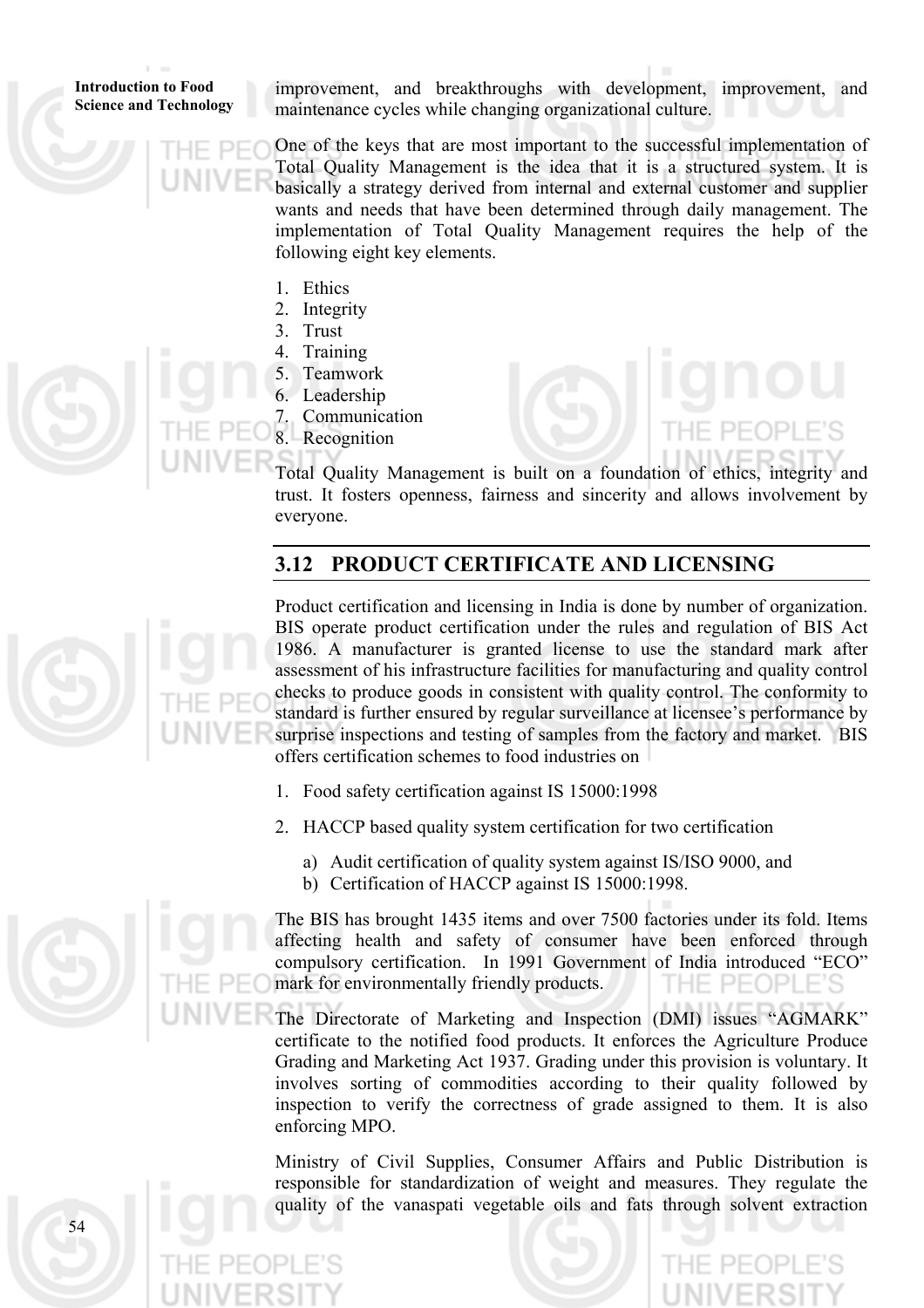plants. The new act contains provision for regulation to pre-packed **Food Laws and Associated Bodies** commodities, which are intended to establish fair-trading and price discipline for commodities sold to consumers in packed form with levelling.

For export materials, APEDA issues the certificate. . The authority feels that the products complying with the basic quality and safety requirements should carry a mark that remains sacrosanct across categories and communicates the adherence to quality assurance measures. With this in view, a system for grant of the Certification mark i.e. "Quality Produce of India" has been developed by APEDA for agricultural products being exported. The Certification Mark will be granted on the basis of compliance with hygiene standards, implementation of Quality Assurance System such as ISO 9000, Food Safety System such as HACCP, backward linkage, residue testing of pesticides and contaminants, laboratory facilities and nature of complaint etc. Initially, the proposal is to launch this scheme for few products like meat, rice, fruits and vegetables. This Certification Mark is owned by APEDA. Only such exporters whose produce/ products conform to the prescribed parameters are allowed/ licensed to use the trademark for exports.

### **Check Your Progress Exercise 3**

- **Note:** a) Use the space below for your answer. b) Compare your answers with those given at the end of the unit.
- 1. What are APEDA and MPEDA and what are their functions?

 ………………………………………………………………………………. ………………………………………………………………………………. ………………………………………………………………………………. ………………………………………………………………………………. ……………………………………………………………………………….

2. Why accreditation is required? Define the role of NABL.

 ………………………………………………………………………………. ………………………………………………………………………………. ………………………………………………………………………………. ……………………………………………………………………………….  $H = P F$  $|D|$ What do you understand with Total Quality Management? UNIVER l I G Z

……………………………………………………………………………….

……………………………………………………………………………….

……………………………………………………………………………….

……………………………………………………………………………….

……………………………………………………………………………….

……………………………………………………………………………….

### **Food Laws and**





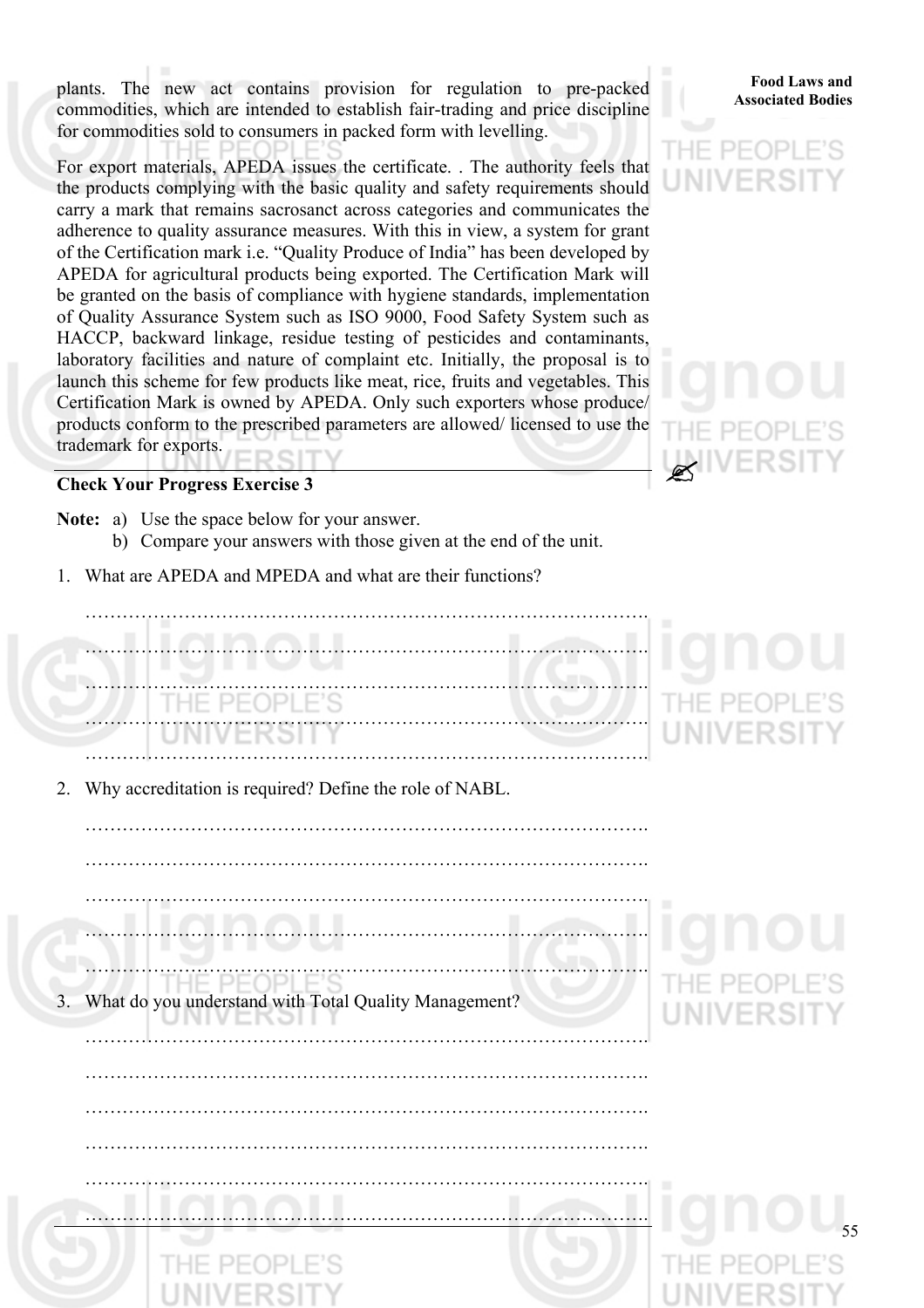**Introduction to Food** 

56

### **Science and Technology 3.13 LET US SUM UP**

Consumers expect certain qualities from their food. To arrive the quality character tics, different types of standards are made. Food science determines and uses methods to measure food quality factors. Number of agencies and organizations are involved at national and international level to make the standards implement and regulate them.

PFA is implemented in 1955 to ensure that food articles sold to the consumers are pure and wholesome. FPO and MPO were also enforced to lay down statutory minimum standard for fruits, vegetables and meat. BIS is a body responsible for laying down policy guidelines for formulating standards.

International agencies like AOAC are involved in promoting methods validation and quality measurement of food products. USDA and FDA are the agencies for formulating and implementing standards. ISO is the organization on managing quality and standards codex Alimentarius was established to implement the food standard programme into member countries in post WTO era. HACCP and GMP are quality assurance systems.

Different export promotion councils are constituted in India to promote export like APEDA, MPEDA etc. NABL was developed to provide means for ratification of the competence of laboratories to perform specific type of works. MFPI is the main control agency in India for food processing.

### **3.14 KEY WORDS**

| <b>AOAC</b>                    | Abbreviation<br>for<br>Association<br>official<br>of<br>Analytical chemists.                                                                                                                                                                        |
|--------------------------------|-----------------------------------------------------------------------------------------------------------------------------------------------------------------------------------------------------------------------------------------------------|
| Certificate                    | A document providing evidence of status of<br>qualification.                                                                                                                                                                                        |
| <b>Critical control point:</b> | Any point in the process where loss of control<br>may result in a heath risk.                                                                                                                                                                       |
| <b>Food safety</b>             | A judgment of acceptability of the risk involved<br>in eating a food; of risk is relatively low, a food<br>substance may be considered.                                                                                                             |
| <b>GMP</b>                     | Good manufacturing practices guidelines that a<br>company uses to evaluate the design and<br>constriction of food processing<br>plants<br>and<br>equipment.                                                                                         |
| НАССР                          | Analysis<br>Critical Control<br>Hazard<br>Point;<br>a<br>preventive food safety system.                                                                                                                                                             |
| <b>Standards</b>               | Set up and established by authority as a rule for<br>the measure of quantity, weight, extent, value, or<br>quality. Set by different agencies to specifically<br>describe a food; to be labelled as such, a food<br>must meet these specifications. |
| <b>TQM</b>                     | Total quality management.                                                                                                                                                                                                                           |
|                                |                                                                                                                                                                                                                                                     |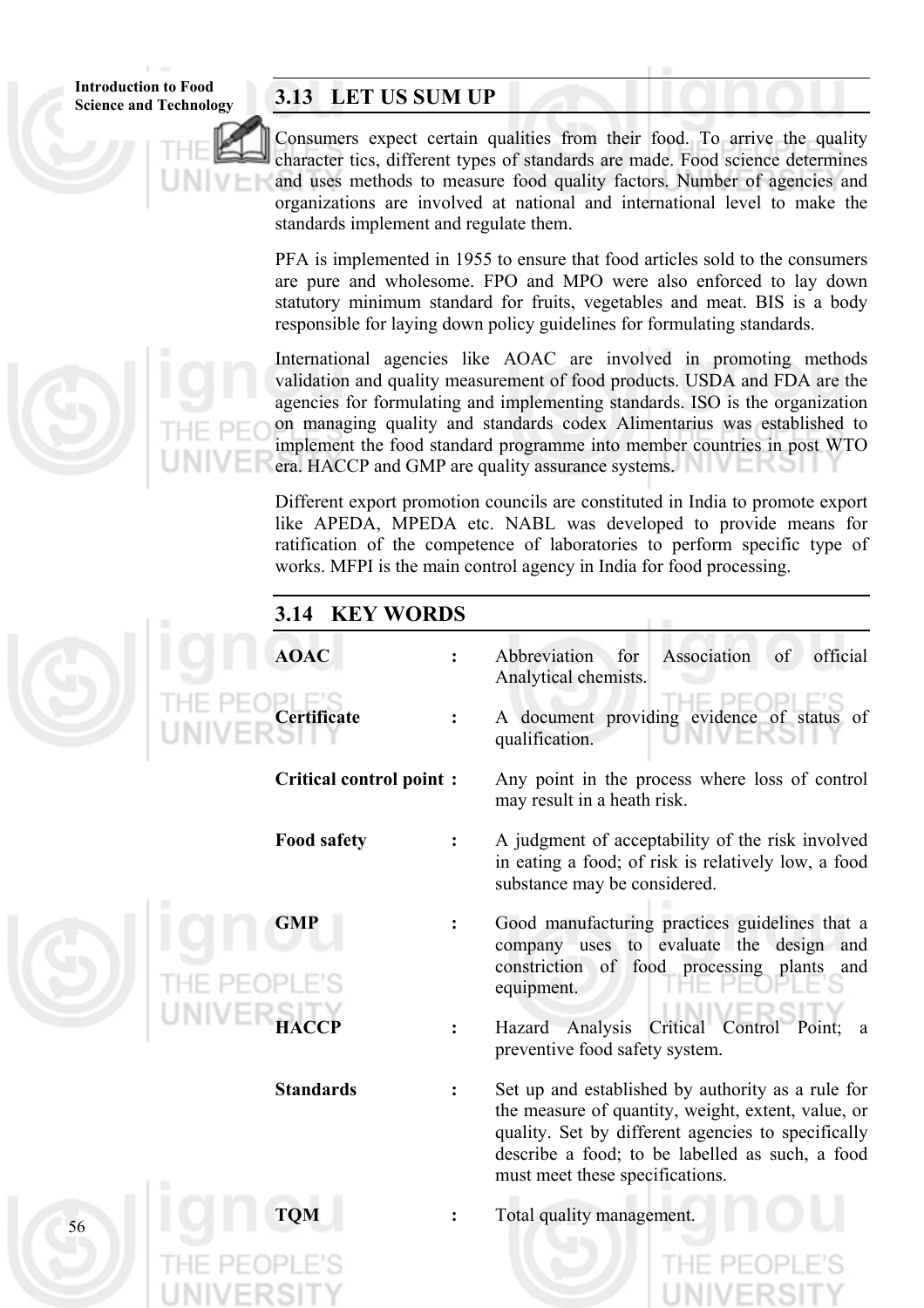- **ARBL** : National Accreditation Board for Testing and **Replaces Associated Bodies** Calibration Laboratories.
- **FRAC :** Food Research and Analysis Centre, an organization to improve public polices in USA.

### **3.15 ANSWERS TO CHECK YOUR PROGRESS** " **EXERCISES**

### **Check Your Progress Exercise 1**

- 1. Your answer should include following points:
	- Definition
	- Legal, company, industry, and consumer standards
- 2. Your answer should include following points:
	- BIS
	- Function of BIS
	- Formulation process

### **Check Your Progress Exercise 2**

- 1. Your answer should include following points:
	- Associations information, functions
	- Status and regulations
		- THE PEOPLE'S
- 2. Your answer should include following points:
	- Quality assurance system, need
	- Principles, tasks

### **Check Your Progress Exercise 3**

- 1. Your answer should include following points:
	- Purposes, structure
	- Functions
- 2. Your answer should include following points:
	- Concept of accreditation
	- Need, functions of NABL
- 3. Your answer should include following points:
	- Need, importance
	- Key elements











**Food Laws and**